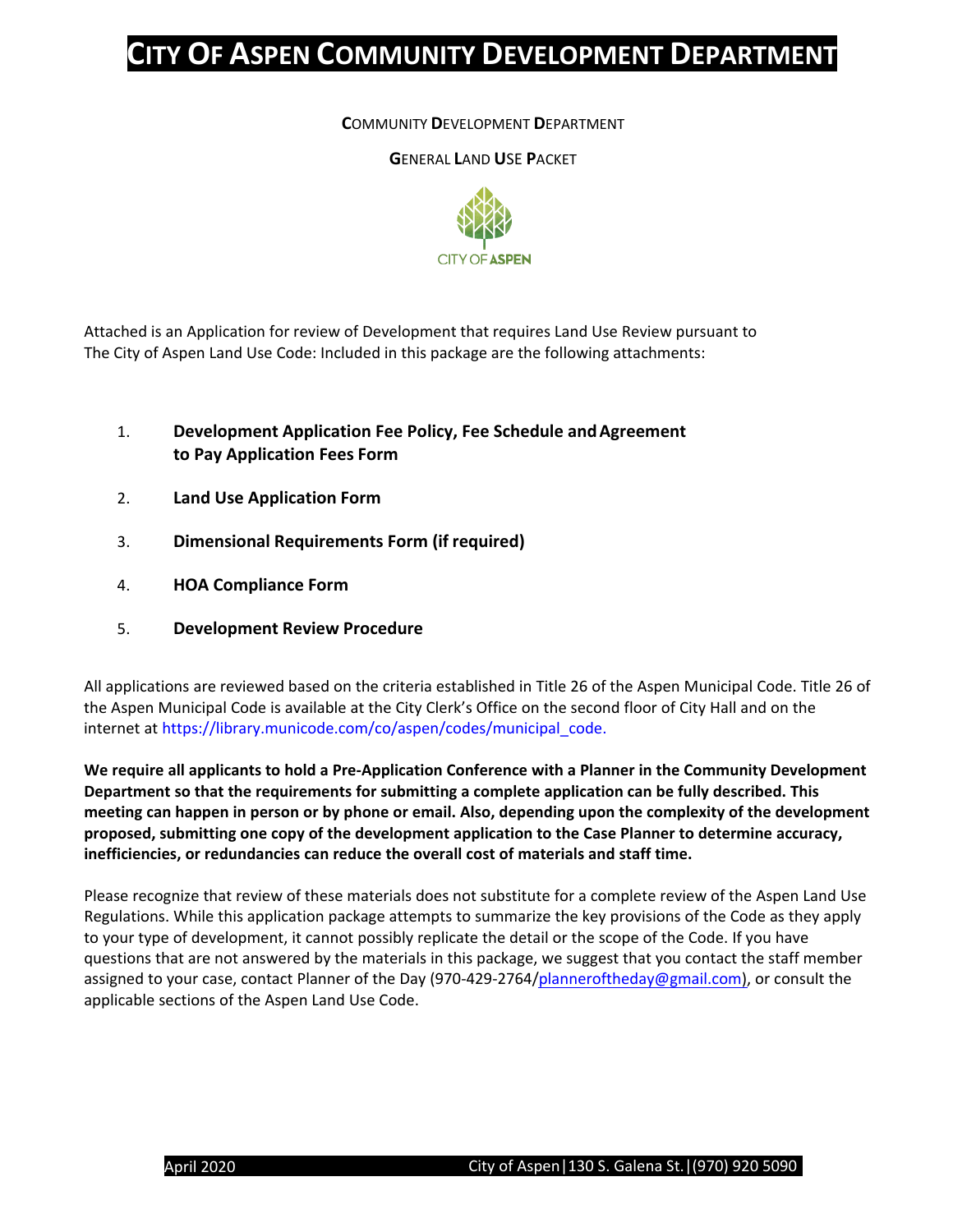## **Land Use Review Fee Policy**

The City of Aspen has established a review fee policy for the processing of land use applications. A flat fee or deposit is collected for land use applications based on the type of application submitted.

A flat fee is collected by Community Development for applications that normally take a minimal and predictable amount of staff time to process. Review fees for other City Departments reviewing the application (referral departments) also will be collected when necessary. Flat fees are cumulative, i.e., an application with multiple flat fees must pay the sum of those flat fees. Flat fees are not refundable.

A review fee deposit is collected by Community Development when more extensive staff time is required. Actual staff time spent will be charged against the deposit. Various City staff also may charge their time spent on the case in addition to the Case Planner. The deposit amount may be reduced if, in the opinion of the Community Development Department Director, the project is expected to take significantly less time to process than the deposit indicates. A determination on the deposit amount shall be made during the pre-application conference by the Case Planner. Hourly billing shall still apply.

All applications must include an Agreement to Pay Application Fees. One payment including the deposit for Planning and referral agency fees must be submitted with each land use application, made payable to the City of Aspen. Applications will not be accepted for processing without the required fee(s).

The Community Development Department shall keep an accurate record of the actual time required to process a land use application requiring a deposit. The City can provide a summary report of fees due at the applicant's request. The applicant will be billed for the additional costs incurred by the City when the processing of an application by the Community Development Department takes more time or expense than is covered by the deposit. Any direct costs attributable to a project review shall be billed to the applicant with no additional administrative charge. In the event the processing of an application takes less time than provided for by the deposit, the Department shall refund the unused portion of the deposited fee to the applicant. Fees shall be due regardless of whether an applicant receives approval.

Unless otherwise combined by the Director for simplicity of billing, all applications for conceptual, final, and recordation of approval documents shall be handled as individual cases for the purpose of billing. Upon conceptual approval, all billing shall be reconciled, and past due invoices shall be paid prior to the Director accepting an application for final review. Final review shall require a new deposit at the rate in effect at the time of final submission. Upon final approval, all billing shall again be reconciled prior to the Director accepting an application for review of technical documents for recordation.

The Community Development Director may cease processing of a land use application for which an unpaid invoice is 30 or more days past due. Unpaid invoices of 90 days or more past due may be assessed a late fee of 1.75% per month. An unpaid invoice of 120 days or more may be subject to additional actions as may be assigned by the Municipal Court judge. All payment information is public domain.

All invoices shall be paid prior to issuance of a Development Order or recordation of development agreements and plats. The City will not accept a building permit for a property until all invoices are paid in full. For permits already accepted, any unpaid invoice of 90 or more days may result in cessation of building permit processing or issuance of a stop work order until full payment is made.

The property owner of record is the party responsible for payment of all costs associated with a land use application for the property. Any secondary agreement between a property owner and an applicant representing the owner (e.g. a contract purchaser) regarding payment of fees is solely between those private parties.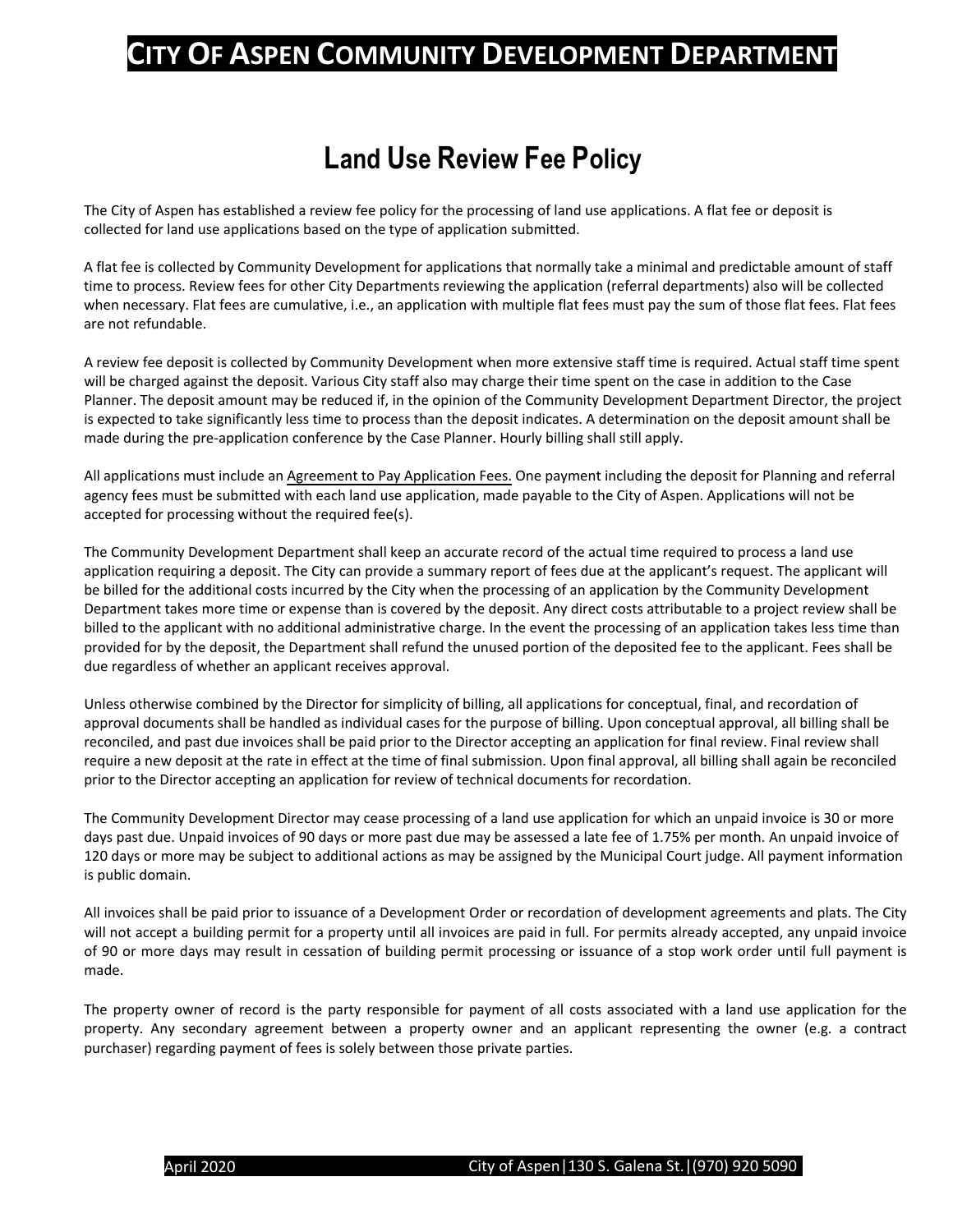# **Agreement to Pay Application Fees**

An agreement between the City of Aspen ("City") and

|  |                                                                                                                  | Please type or print in all caps                                                                                                                                                                                                                                                                                                       |
|--|------------------------------------------------------------------------------------------------------------------|----------------------------------------------------------------------------------------------------------------------------------------------------------------------------------------------------------------------------------------------------------------------------------------------------------------------------------------|
|  | Property Owner Name: 1990 Contract the Contract of American Contract of American Contract of American Contract O |                                                                                                                                                                                                                                                                                                                                        |
|  | Billing Name and Address - Send Bills to:                                                                        |                                                                                                                                                                                                                                                                                                                                        |
|  |                                                                                                                  |                                                                                                                                                                                                                                                                                                                                        |
|  |                                                                                                                  |                                                                                                                                                                                                                                                                                                                                        |
|  |                                                                                                                  | I understand that the City has adopted, via Ordinance No. 20, Series of 2020, review fees for Land Use applications, and<br>payment of these fees is a condition precedent to determining application completeness. I understand that as the property<br>owner, I am responsible for paying all fees for this development application. |
|  | are non-refundable.                                                                                              | For flat fees and referral fees: I agree to pay the following fees for the services indicated. I understand that these flat fees                                                                                                                                                                                                       |
|  |                                                                                                                  |                                                                                                                                                                                                                                                                                                                                        |

costs over and above the deposit may accrue. I understand and agree that it is impracticable for City staff to complete processing, review, and presentation of sufficient information to enable legally required findings to be made for project consideration unless invoices are paid in full.

The City and I understand and agree that invoices sent by the City to the above listed billing address and not returned to the City shall be considered by the City as being received by me. I agree to remit payment within 30 days of presentation of an invoice by the City for such services.

I have read, understood, and agree to the Land Use Review Fee Policy, including consequences for non-payment. I agree to pay the following initial deposit amounts for the specified hours of staff time. I understand that payment of a deposit does not render an application complete or compliant with approval criteria. If actual recorded costs exceed the initial deposit, I agree to pay additional monthly billings to the City to reimburse the City for processing my application at the hourly rates hereinafter stated.

\$ **\$ deposit for example 20 deposit for hours of Community Development Department staff time. Additional time** above the deposit amount will be billed at **\$325.00 per hour**.

| deposit for                                         | hours of Engineering Department staff time. Additional time above the |
|-----------------------------------------------------|-----------------------------------------------------------------------|
| deposit amount will be billed at \$325.00 per hour. |                                                                       |

| <b>City of Aspen:</b>                                         | Signature:         |
|---------------------------------------------------------------|--------------------|
| Phillip Supino, AICP<br><b>Community Development Director</b> | <b>PRINT Name:</b> |
| <b>City Use:</b><br>Fees Due: \$<br>Received \$<br>Case #     | Title:             |
|                                                               | -----------<br>--  |

#### April 2020 City of Aspen|130 S. Galena St.|(970) 920 5090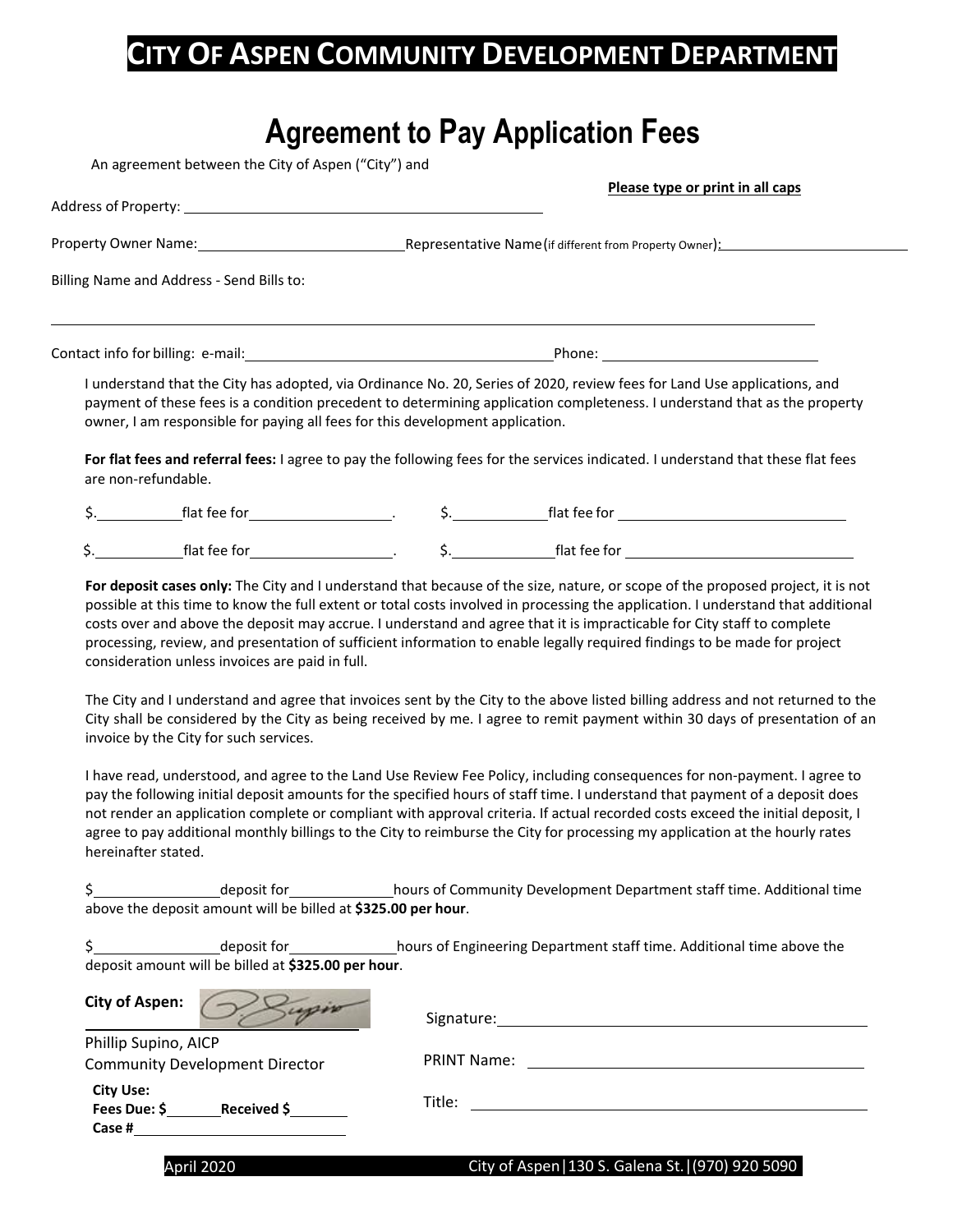### **LAND USE APPLICATION**

| <b>APPLICANT:</b>        |                                               |  |
|--------------------------|-----------------------------------------------|--|
| Name:                    |                                               |  |
| Address:                 | <u> 1980 - Andrea Andrew Maria (h. 1980).</u> |  |
|                          |                                               |  |
| <b>REPRESENTIVATIVE:</b> |                                               |  |
|                          |                                               |  |
|                          | Address: Address:                             |  |
|                          |                                               |  |

**Description:** Existing and Proposed Conditions

| <b>Review: Administrative or Board Review</b>                                       |                                                                                                     |
|-------------------------------------------------------------------------------------|-----------------------------------------------------------------------------------------------------|
| <b>Required Land Use Review(s):</b>                                                 |                                                                                                     |
| Growth Management Quota System (GMQS) required fields:                              |                                                                                                     |
|                                                                                     | Net Leasable square footage______________Lodge Pillows__________Free Market dwelling units ________ |
| Affordable Housing dwelling units Essential Public Facility square footage Learness |                                                                                                     |
| Have you included the following?                                                    | <b>FEES DUE: \$</b>                                                                                 |
| <b>Pre-Application Conference Summary</b>                                           |                                                                                                     |
| <b>Signed Fee Agreement</b>                                                         |                                                                                                     |
| <b>HOA Compliance form</b>                                                          |                                                                                                     |
| All items listed in checklist on PreApplication Conference Summary                  |                                                                                                     |

April 2020 **City of Aspen | 130 S. Galena St. | (970) 920 5090**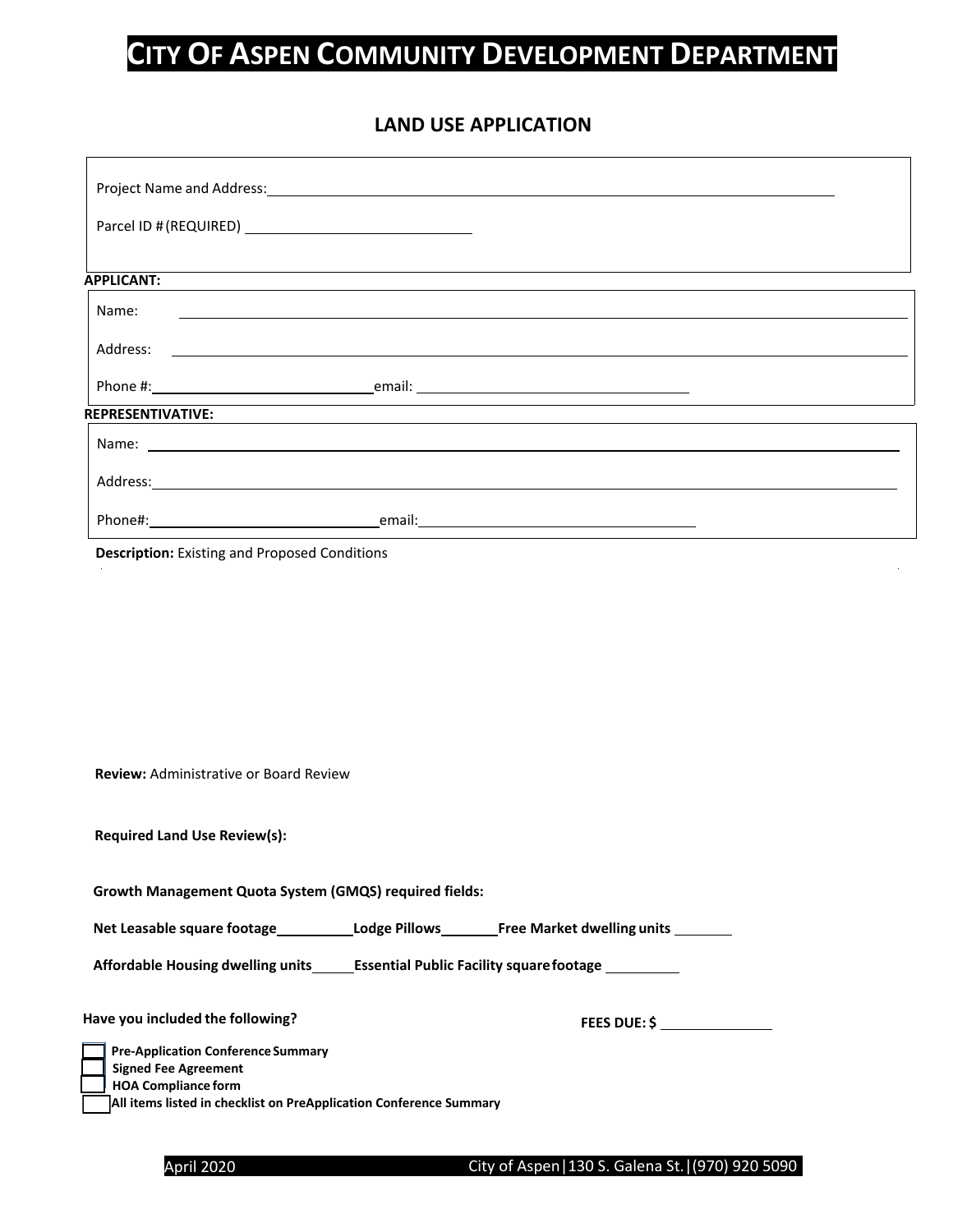|                                                         | <b>DIMENSIONAL REQUIREMENTS FORM</b><br>Complete only if required by the PreApplication checklist |                                         |                     |
|---------------------------------------------------------|---------------------------------------------------------------------------------------------------|-----------------------------------------|---------------------|
|                                                         |                                                                                                   |                                         |                     |
|                                                         |                                                                                                   |                                         |                     |
|                                                         | Zone District: Gross Lot Area: 2010 Connect Connect Area:                                         |                                         |                     |
|                                                         | ** Please refer to section 26.575.020 for information on how to calculate Net Lot Area            |                                         |                     |
| Please fill out all relevant dimensions                 |                                                                                                   |                                         |                     |
| Single Family and Duplex Residential<br><b>Existing</b> | Multi-family Residential<br>Allowed<br>Proposed                                                   | <b>Existing</b>                         | Allowed<br>Proposed |
| 1) Floor Area (square feet)                             | 1) Number of Units                                                                                |                                         |                     |
| 2) Maximum Height                                       |                                                                                                   | 2) Parcel Density (see 26.710.090.C.10) |                     |
| 3) Front Setback                                        | 3) FAR (Floor Area Ratio)                                                                         |                                         |                     |
| 4) Rear Setback                                         | 4) Floor Area (square feet)                                                                       |                                         |                     |
| 5) Side Setbacks                                        | 5) Maximum Height                                                                                 |                                         |                     |
| 6) Combined Side Setbacks                               | 6) Front Setback                                                                                  |                                         |                     |
| 7) % Site Coverage                                      | 7) Rear Setback                                                                                   |                                         |                     |
| 8) Minimum distance betweenbuildings                    | 8) Side Setbacks                                                                                  |                                         |                     |
| Proposed % of demolition _______                        | Proposed % of demolition _______                                                                  |                                         |                     |
| Commercial                                              | Lodge                                                                                             |                                         |                     |
|                                                         |                                                                                                   |                                         |                     |
| <b>Existing</b>                                         | Allowed<br><b>Proposed</b>                                                                        | <b>Existing</b>                         | Allowed<br>Proposed |
| 1) FAR (Floor Area Ratio)                               | 1) FAR (Floor Area Ratio)                                                                         |                                         |                     |
| 2) Floor Area (square feet)                             | 2) Floor Area (square feet)                                                                       |                                         |                     |
| 3) Maximum Height                                       | 3) Maximum Height                                                                                 |                                         |                     |
| 4) Off-Street Parking Spaces                            |                                                                                                   | 4) Free Market Residential(square feet) |                     |
| 5) Second Tier (squarefeet)                             | 4) Front setback                                                                                  |                                         |                     |
| 6) Pedestrian Amenity (square feet)                     | 5) Rear setback                                                                                   |                                         |                     |
| Proposed % of demolition                                | 6) Side setbacks                                                                                  |                                         |                     |
|                                                         | 7) Off-Street Parking Spaces                                                                      |                                         |                     |
|                                                         | 8) Pedestrian Amenity (square feet)                                                               |                                         |                     |
|                                                         | Proposed % of demolition                                                                          |                                         |                     |

### **Existing non-conformities or encroachments:**

#### **Variations requested:**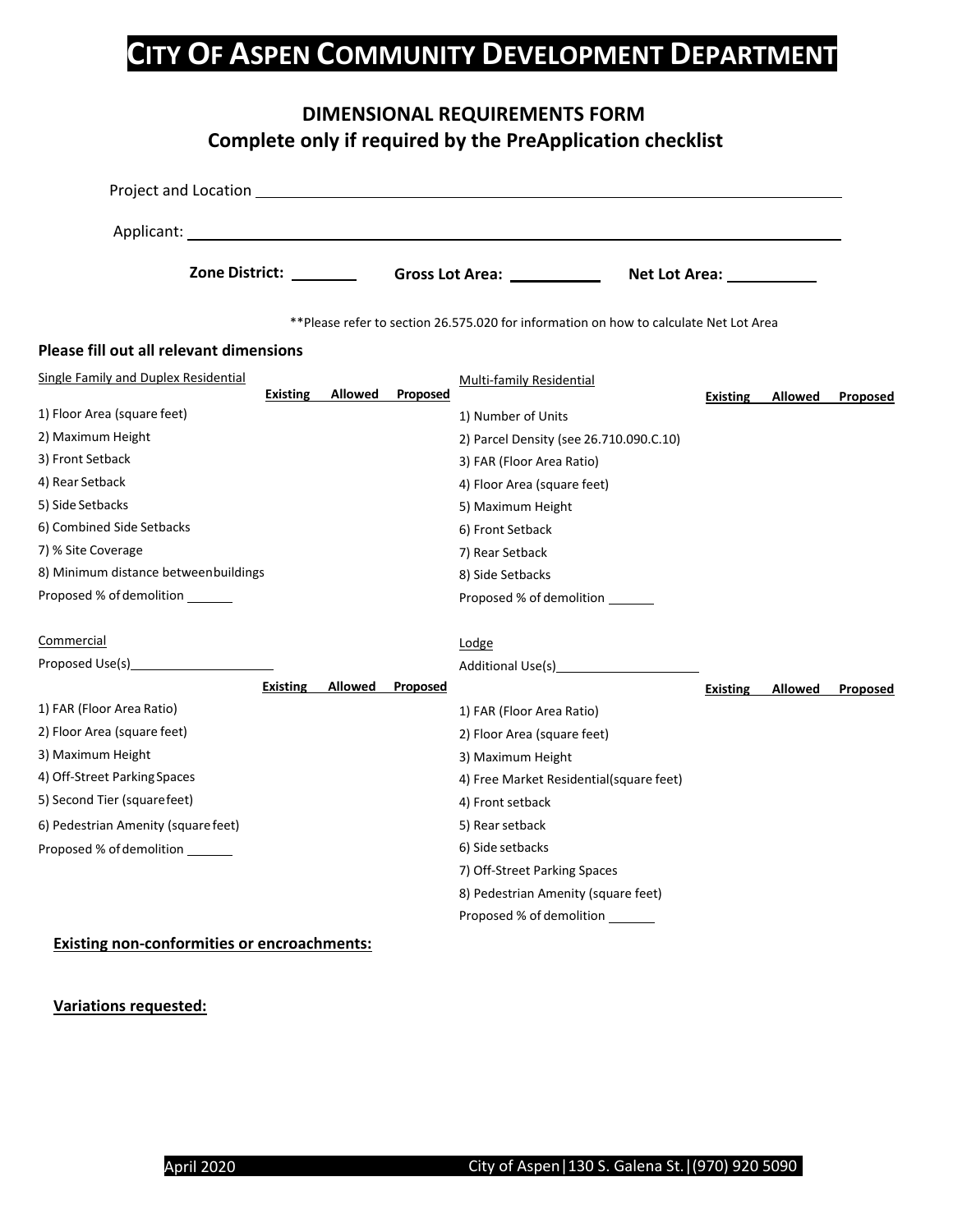# **Homeowner Association Compliance Policy**

All land use applications within the City of Aspen are required to include a Homeowner Association Compliance Form (this form) certifying that the scope of work included in the land use application complies with all applicable covenants and homeowner association policies. The certification must be *signed by the property owner or Attorney representing the property owner*.

| Property                                               | Name:  |            |  |
|--------------------------------------------------------|--------|------------|--|
| Owner ("I"):                                           | Email: | Phone No.: |  |
| Address of<br>Property:<br>(subject of<br>application) |        |            |  |

I certify as follows: (pick one)

 $\Box$  This property is not subject to a homeowner association or other form of private covenant.

 $\perp$  This property is subject to a homeowner association or private covenant, and the improvements proposed in this land use application do not require approval by the homeowners association or covenant beneficiary.

This property is subject to a homeowners association or private covenant and the improvements proposed in this land use application have been approved by the homeowners association or covenant beneficiary.

I understand this policy and I understand the City of Aspen does not interpret, enforce, or manage the applicability, meaning or effect of private covenants or homeowner association rules or bylaws. I understand that this document is a public document.

| Owner signature:       | Date: |
|------------------------|-------|
| Owner printed name:    |       |
| or,                    |       |
| Attorney signature:    | Date: |
| Attorney printed name: |       |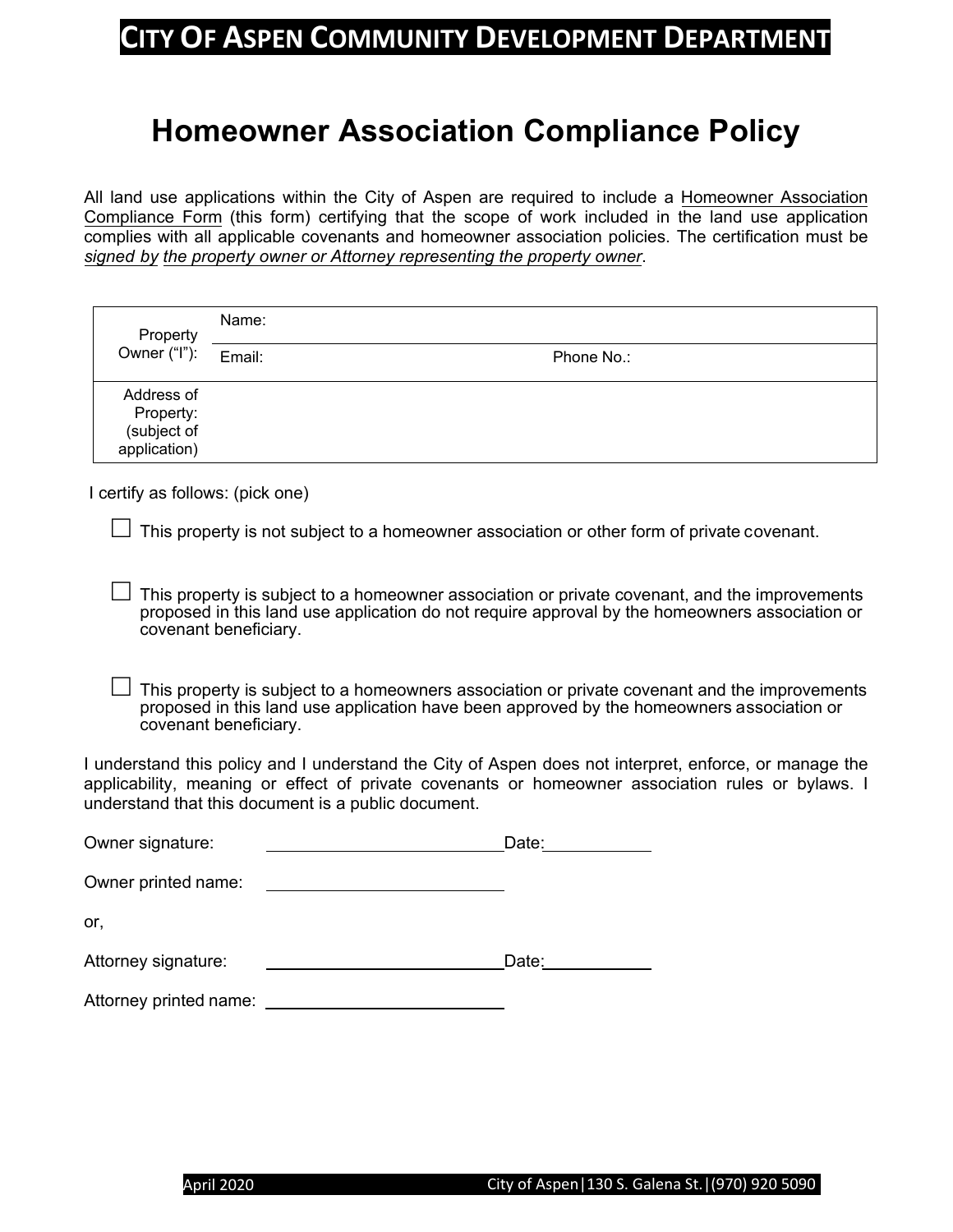### **DEVELOPMENT REVIEW PROCEDURE**

1. **Attend pre-application conference.** During this one-on-one meeting, staff will determine the review process applies to your development proposal and will identify the materials necessary to review your application.

2. **Submit Development Application.** Based on your pre-application meeting, you should complete to the application package and submit the requested number of copies of the complete application and the appropriate processing fee to the Community Development Department.

3. **Determination of Completeness.** Within five (5) working days of the date of your submission, staff will review the application and notify you in writing whether the application is complete or if additional materials are required. Please be aware that the purpose of the completeness review is to determine whether or not the information you have submitted is adequate to review the request, and not whether the information is sufficient to obtain approval.

4. **Staff Review of Development Application.** Once your application is determined to be complete, it will be reviewed by the staff for compliance with the applicable standards of the Code. During the staff review stage, the application will be referred to other agencies for comments. The Planner assigned to your case or the agency may contact you if additional information is needed or if problems are identified. Staff will draft a memo for signature by the Community Development Director that explains whether your application complies with the Code, and will list any conditions that should apply if the application is to be approved.

Final approval of any Development Application that amends a recorded document, such as a plat, agreement, or deed restriction, will require the applicant to prepare an amended version of that document for review and approval by staff. Staff will provide the applicant with the applicable contents for the revised plat. The City Attorney is normally in charge of the form for recorded agreements and deed restrictions. We suggest that you not go to the trouble or expense of preparing these documents until the staff has determined that your application is eligible for the requested amendment or exemption.

5. **Board Review of Application.** If a public hearing is required for the land use action that you are requesting, the Planning staff will schedule a hearing date for the application upon determination that the application is complete. The hearing(s) will be scheduled before the appropriate reviewing board(s). The applicant will be required to mail notice (one copy provided by the Community Development Department) to property owners within 30 feet of the subject property and post notice (sign available at the Community Development Department) of the public hearing on the site at least fifteen (15) days prior to the hearing date. (Please see Attachment 6 for instructions.) The Planning staff will publish notice of the hearing in the paper for land use requests that require publication.

The Planning staff will then formulate a recommendation on the land use request and draft a memo to the reviewing board(s). Staff will supply the applicant with a copy of the Planning staff's memo, approximately five (5) days prior to the hearing. The public hearing(s) will take place before the appropriate review boards. Public hearings include a presentation by the Planning staff, a presentation by the applicant (optional), consideration of public comment, and the reviewing board's questions and decision.

(Continued on next page)